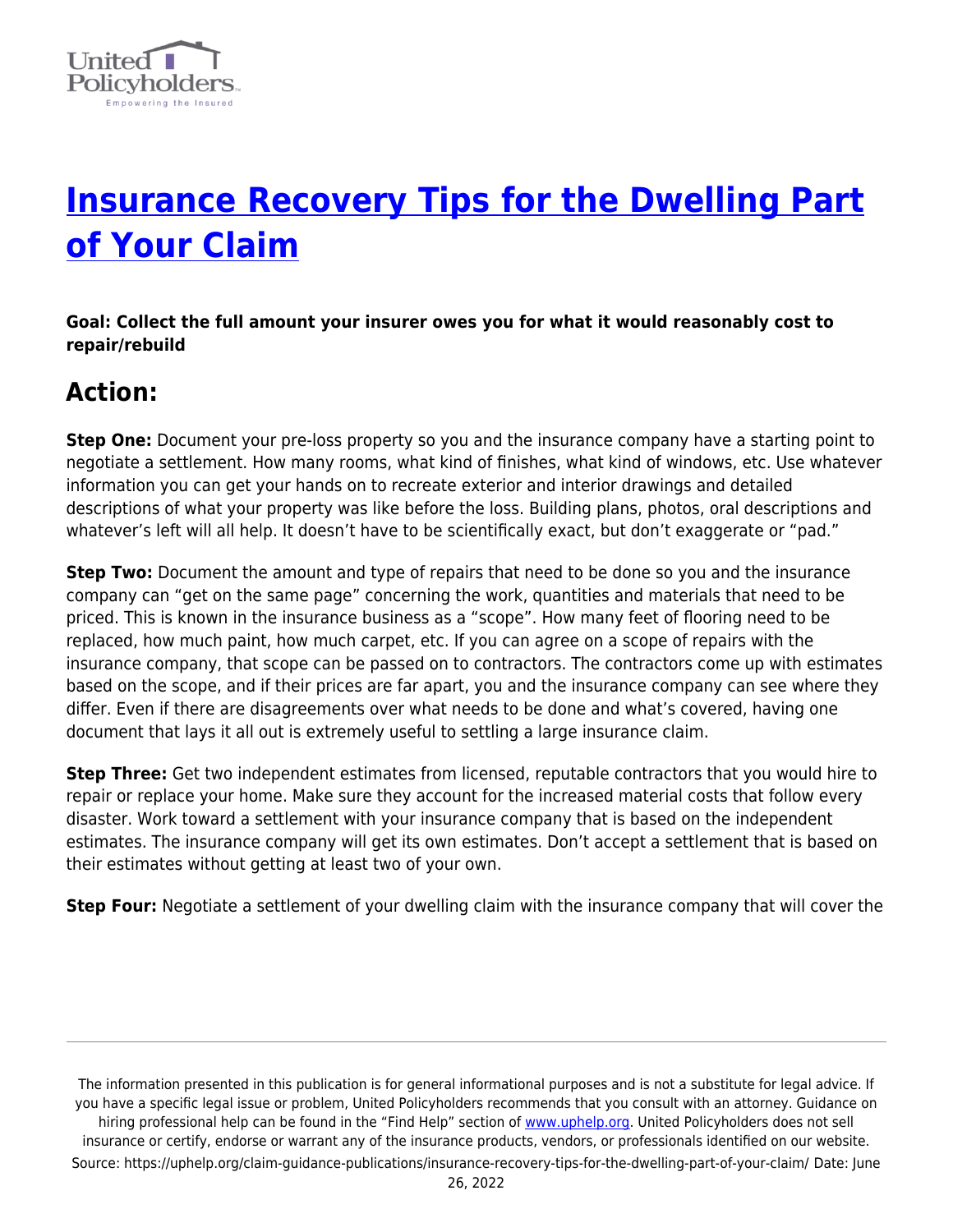

true costs of placing/repairing your damaged property. If they won't budge off a lowball number, consider going to "appraisal" and get professional help. **Please read on for more detailed tips on settling your dwelling claim.**

## **DWELLING CLAIM TIPS**

#### **1. Do your best to figure out what your policy limits are for "dwelling" and "other structures" coverage–don't rely 100% on your adjuster.**

The page that states your name and address, policy number, dollar amounts of coverages and "endorsement" codes is called your **"Declarations Page"**, (often called a "dec" page). Dwelling coverage is generally called **"Coverage A"**. Check the dollar amounts/limits for your main coverage categories: **"Dwelling Contents"** (personal property), **"Other Structures"** (Additional/Appurtenant) and **"Additional Living Expense"**, (Loss of Use). You'll need to do some math and piecing together to figure out what your policy limits actually are. Don't rely solely on your insurer's calculations. Check to see what the policy provides for increased construction costs from having to comply with local building codes. **"Building Code Compliance"** Make sure the policy limits and coverages are what you thought you bought. CAUTION: A majority of total loss disaster survivors are underinsured, (meaning they have less insurance coverage than they need in at least one category). If you are underinsured, get educated on your options.

#### **2. Use a three-ring binder to keep your claim organized.**

Take and keep detailed notes of all conversations with insurance company representatives and contractors, record their names, phone numbers, job titles and supervisor's names. Confirm agreements, disputes and deadlines in writing via letter, fax or email. Print out and keep copies of emails. Keep all receipts for temporary housing and items you replace and submit them to your insurer for reimbursement. .

#### **3. Don't be rushed into signing anything or agreeing to a quick insurance**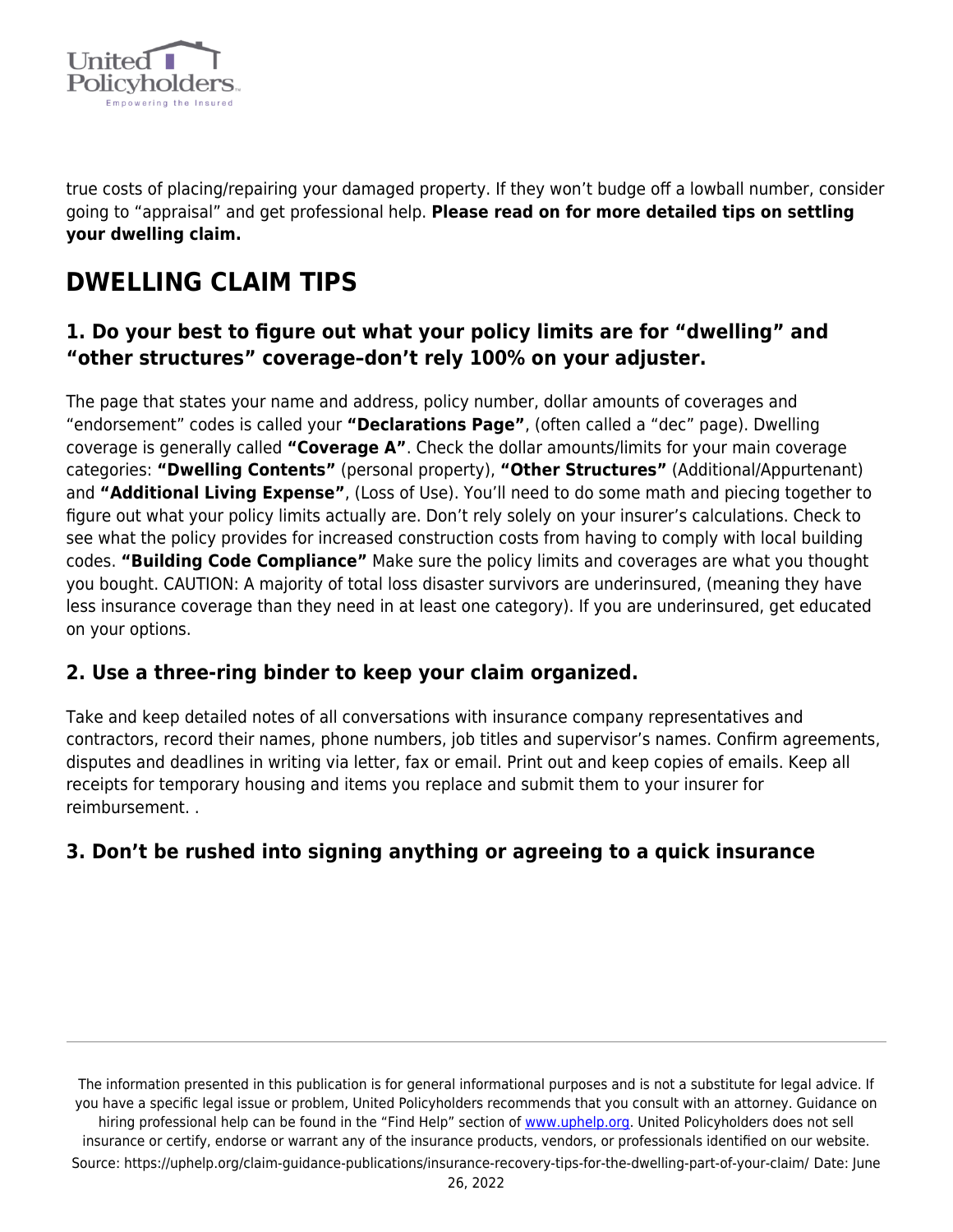

#### **settlement**

Be wary if your insurance company adjuster tries to rush you into a quick settlement. The check they are offering may seem like a lot of money but could be far below what you are entitled to recover. It takes time to calculate a total or large loss. An adjuster who tries to rush you into a settlement may be trying to earn brownie points with the boss by under-paying and quickly closing your claim. He or she may also suspect you are very underinsured, (your policy limits are too low to fully cover your losses). Read all checks and drafts on both sides before depositing or cashing them. Don't accept payments with words like "full" or "final settlement" printed on them unless you are absolutely sure the check or draft is for the full amount owed. You can simply ask the adjuster to issue a new payment without those words, and if they won't and you need the money, notify your adjuster and insurer in writing that you are accepting it under protest and don't agree that it's payment in full.

#### **4. If you're sure you're going to relocate and don't want to rebuild, you still need to determine the cost of replacing or repairing your home to reach a fair claim settlement.**

#### **5. Always get independent rebuilding and repair estimates from reputable professionals. You do not have to accept the insurance company's contractor or estimate.**

Beware of "lowball" estimates from insurance friendly contractors. Get written estimates of the true cost of replacing or repairing your home from reputable, independent professionals you would hire to do the actual work. If you do not intend to rebuild the exact same house, you are still entitled to settle your claim on the basis of estimates to replace what you had. To ensure a fair settlement, get contractor estimates on the original plans for your home. If none exist, it's worthwhile to pay to get "as-built" drawings of your former home.

#### **6. Work toward an agreed "scope of loss" with your insurer.**

**The best tool for getting a fair settlement to repair or replace your home is a good "SCOPE OF LOSS"**. A Scope of Loss is a document that describes in detail the home you will be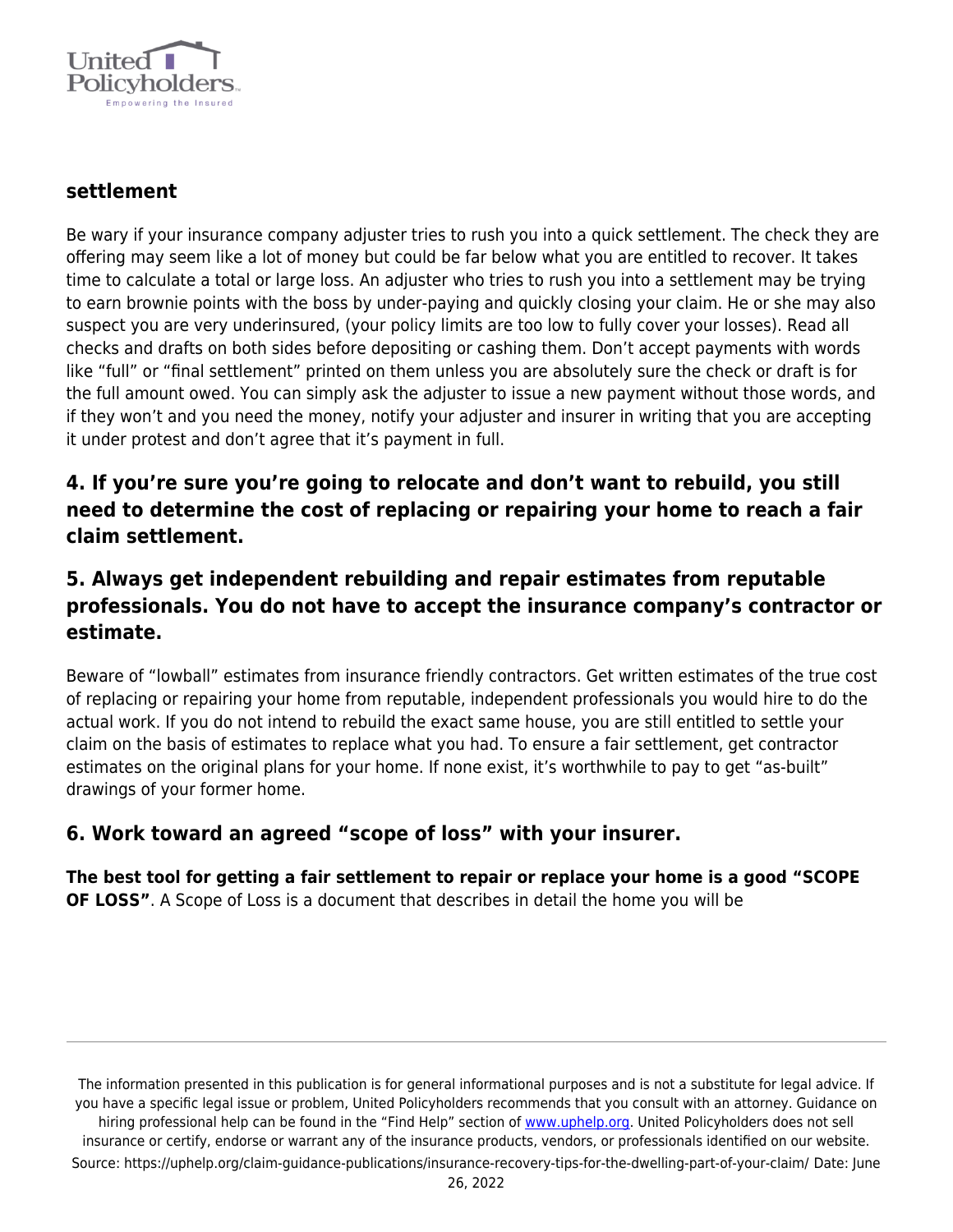

replacing/repairing. An accurate scope of loss goes room by room, listing the quantities and qualities of each feature and component. A scope of loss should be prepared without prices so competing contractors can put their own prices in and their estimates can be compared, APPLES TO APPLES. The insurance company adjuster or your own contractor or public adjuster can prepare a draft scope of loss. A good scope needs thorough review to make sure it's complete and accurate. For an example of a detailed Scope of Loss, see UP's Sample [Scope of Loss.](https://uphelp.org/wp-content/uploads/2020/09/Dwelling_Scope-1.pdf) A good scope of loss should contain most or all of the items listed in UP's [Trade Summary Breakdown.](https://uphelp.org/wp-content/uploads/2020/09/tradesummary.pdf)

#### **7. Get your contractors and the insurer's contractors to bid on the same "Scope of Loss".**

Most claim disputes arise because the insurer's and the insured's repair estimates are thousands of dollars apart but cannot be reconciled because they're not based on the same scope of loss. **If you and your insurance company can reach agreement on a detailed "SCOPE OF LOSS", you can proceed to have your contractor(s) and theirs bid on the scope and you will be on the right path to a fair claim settlement.**

#### **8. Register a complaint with the department of insurance and get help if you're not getting fair treatment.**

Every state has an Insurance "Commissioner" with two basic jobs. The first job is to watch over the finances of insurance companies doing business in their state to make sure they have enough money to pay claims. The second job is to make sure insurers are selling decent products and treating their customers fairly. A Commissioner who leans on insurers to treat customers fairly is a big help to disaster survivors. If your insurance company is treating you unfairly and you've gone as far as you can with them but can't solve the problem, your next step should be to file a complaint with the insurance regulatory agency in your state. Take advantage of whatever information and services they offer to solve claim problems. Many state Insurance Commissioners don't lean hard enough on insurers unless they're pressured to do so, so let them know you need their help. Even if they don't solve your problem, at least let your state Commissioner's office know there are problems out there that need attention. **Don't be afraid** that complaining will make matters worse by angering your insurance company. It has the opposite effect. When it comes to insurance claims, the squeaky wheel gets paid. Visit the ["State by](https://www.uphelp.org/library/statebystate)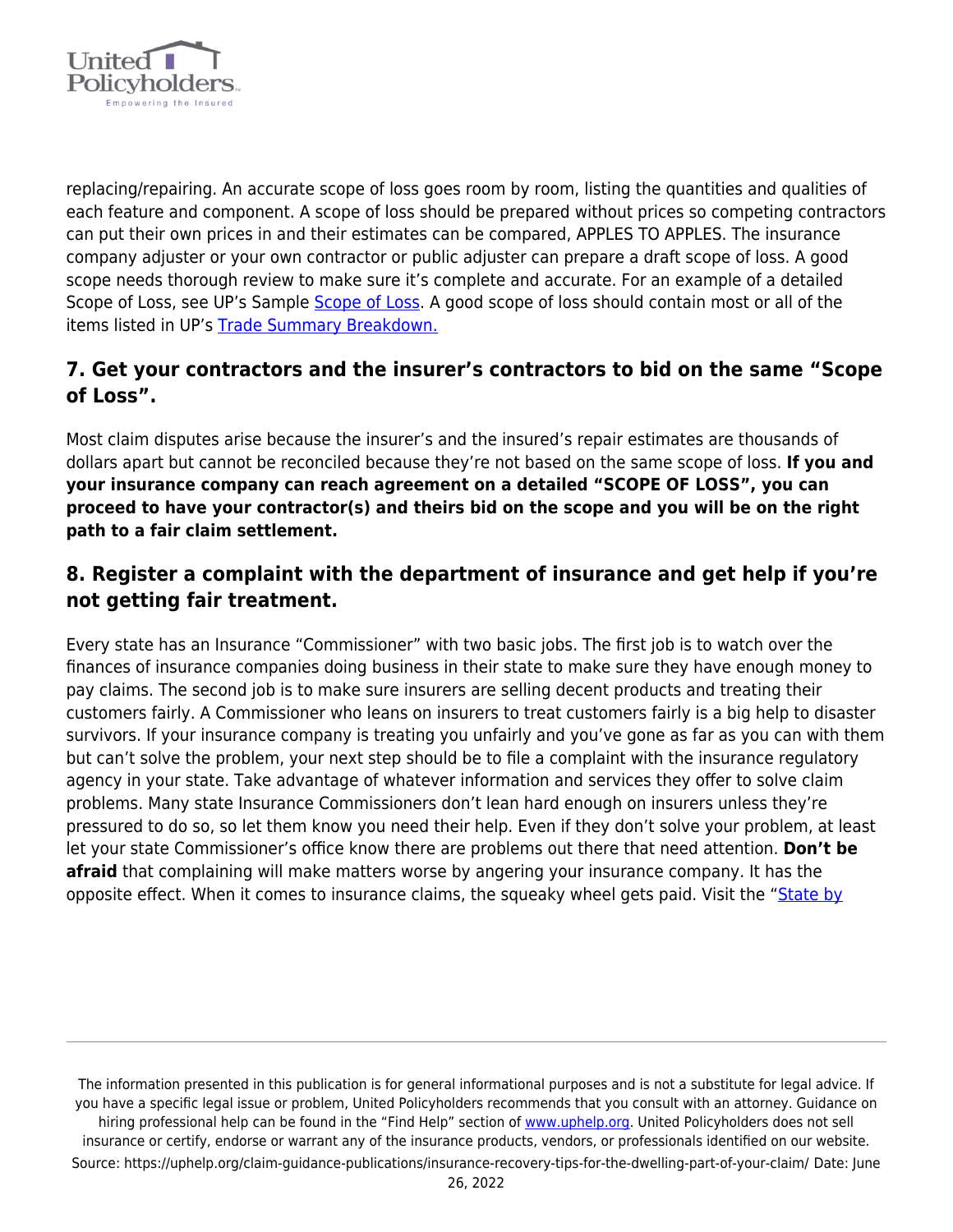

[State Help](https://www.uphelp.org/library/statebystate)" section of our website to find your State's Department of Insurance.

#### **9. The difference between "replacement cost" and "actual cash value" coverage affects how much and when you'll be paid.**

**These terms can be confusing, but break down as follows:**

**A) Replacement Coverage** is what most people today have for their dwellings and their possessions. It allows you to replace what you lost at today's prices, regardless of how you got the items, what condition they were in or what you paid for them. However, **Depreciation** will be applied to many items even under a replacement policy (See below re: **"Actual Cash Value"** and **"Depreciation"**), *up to the limits stated on your Dec page.*

**B) Extend Replacement Coverage** allows you to replace what you lost at today's prices, even if the cost exceeds the limits stated on your Dec Page, up to a set extended percentage limit. **EXAMPLE:** You have \$200,000 limits on your dwelling, and a 25% extended replacement cost endorsement. That means you have up to \$250,000 to rebuild, provided a reliable contractor estimates it will cost at least \$250,000 and you are successful in negotiating your structural settlement with your insurance company for at least \$250,000.

**C) Guaranteed Replacement Coverage** requires your insurer to cover the full cost to replace your home, regardless of the limits stated in your policy. This type of policy used to be widely available but was discontinued to virtually all insurers after 1992.

**D) Actual Cash Value** – is sometimes also called "Fair Market Value", which is the amount a willing buyer would have paid a willing seller for destroyed property just prior to the destruction. Insurers like to calculate ACV as replacement cost minus depreciation. Many items in your claim will be settled on the basis of their Actual Cash Value. Insurers often confuse their claimants and are inconsistent in the way they calculate and deduct depreciation.

**E) Depreciation\*** – is the loss in value from all causes, including age, wear and tear. Insurers may use an IRS depreciation schedule or their own schedule. Your adjuster will depreciate items, i.e. pay you less than their replacement cost, until you actually replace them and provide receipts.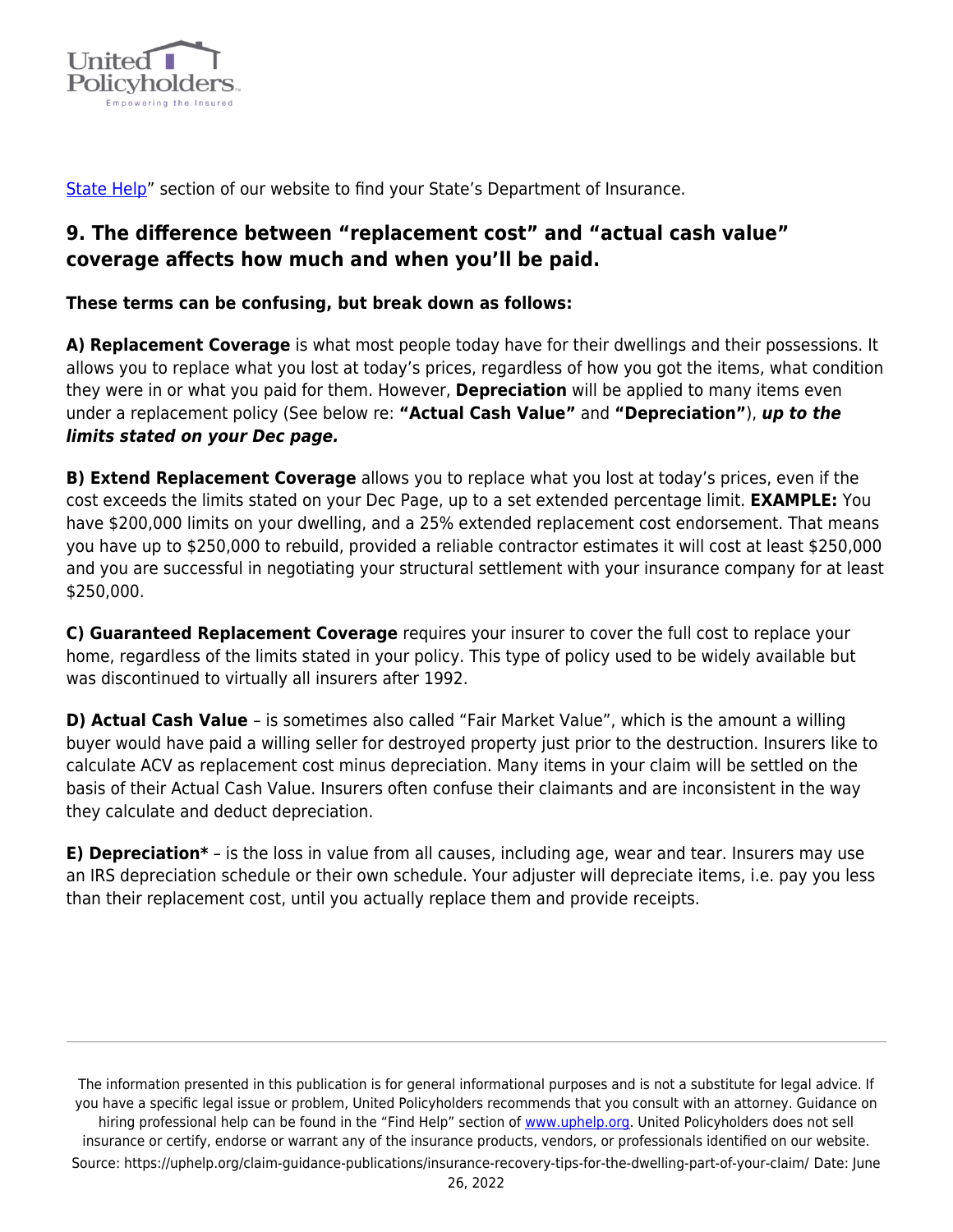

**F) A1 or A2 Dwelling Coverage\*\*** – is a relatively new product sold by only a few companies that provides two levels of replacement insurance on your home. One type is more traditional coverage that pays for "like kind and quality" construction and materials to what you had in your destroyed home. The other, newer type only pays for a lesser standard of "equivalent construction", which means it may cover only cheaper materials or shortcut repairs. If you have the lesser one, you should make sure that fact was fully disclosed when you bought it and make sure your premium reflected the lesser coverage. Getting paid for "like kind and quality" versus "equivalent construction" makes a big difference if you have an older home. To preserve its value and integrity you'll want like kind and quality repairs. \*Depreciation amounts are subjective and very negotiable. \*\*To our knowledge, only State Farm sells this product.

#### **10. "Additional Living Expense" ("ALE" or Loss of Use) coverage entitles you to maintain your standard of living.**

Submit for reimbursement all receipts of meals, lodging, and purchases from the time of the fire until your home is rebuilt. Maintain copies for your records. If the insurance company delays or circumstances beyond your control made the rebuilding or repairs take longer, argue for longer ALE benefits. If the destroyed home was your vacation or weekend home, you are entitled to compensation for temporary replacement quarters until rebuilding is complete. Establish the fair rental value of your home by working with a qualified realtor.

#### **11. Do not sign releases or waivers of any kind until you know your rights.**

You should not have to sign a release to collect your insurance benefits. If your insurer wants you to sign a release, find out why. Be very cautious about signing away your rights. Read all checks/drafts on both sides before cashing them to make sure they don't say they constitute "full" or "final settlement".

### **12. Get professional help if you need it.**

Particularly on large claims, you may need the help of a professional to recover your full insurance benefits. Both public adjusters and policyholder attorneys will work under contingent and percentage fee agreements. Contingency or percentage fee agreements allow you economical access to professional